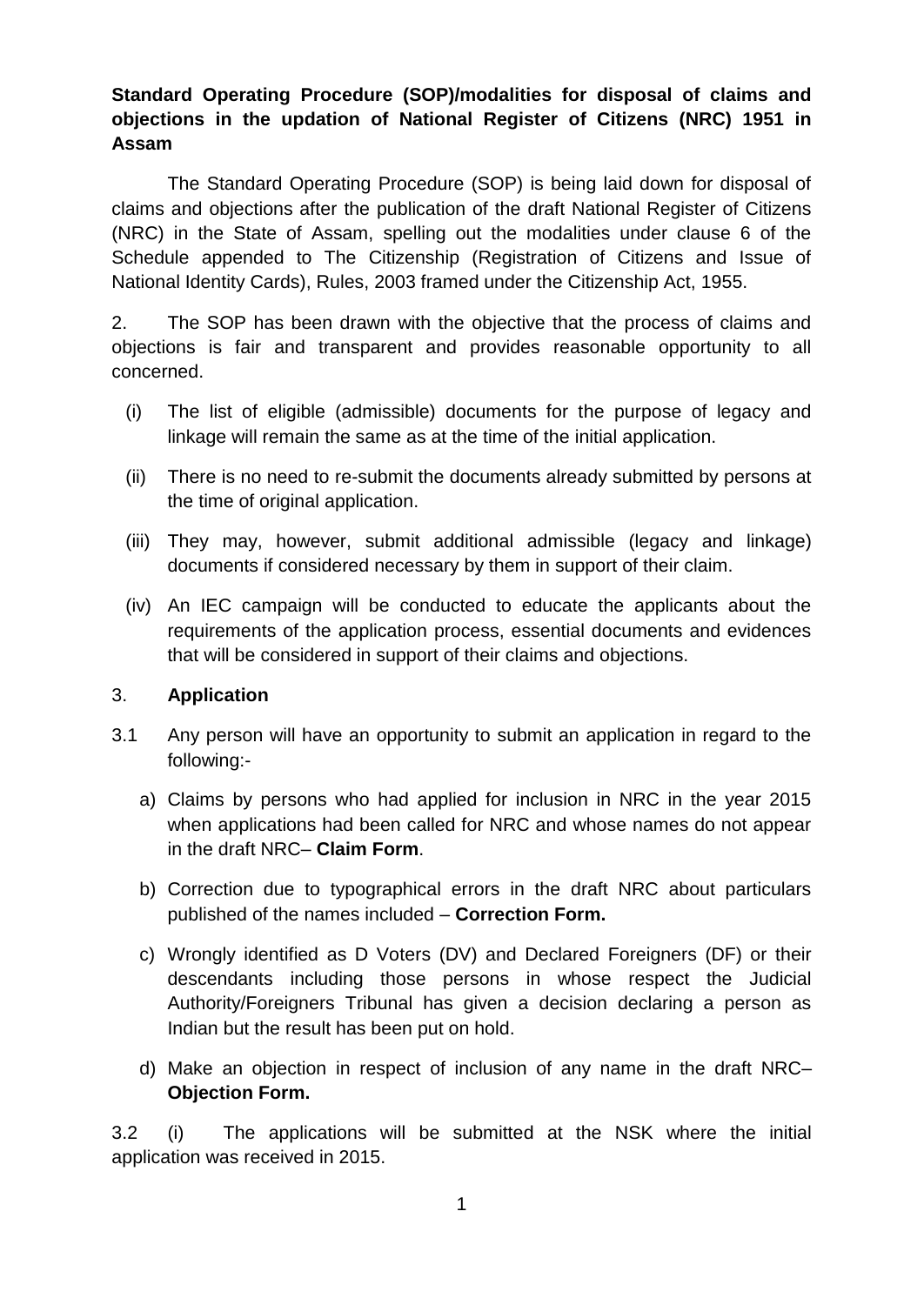(ii) If the local residence of the applicant has undergone a change, the place of making the application will still be the original NSK.

(iii) The Local Registrar of Citizen Registration (LRCR) will receive the application and issue an acknowledgement of its receipt indicating the list of documents in a similar manner as was done at the time of receiving the application in 2015.

(iv) The applications received will be digitised as soon as possible facilitating issue of notices and other required verifications. There is no fee for making an application. There is also no penalty for rejection of the application made in respect of objection for inclusion of name in the draft NRC. However, the provision under Section 17 of the Citizenship Act, 1955 which prescribes that "any person who, for the purpose of procuring anything to be done or not to be done under this Act, knowingly makes any representation which is false in a material particular shall be punishable with imprisonment for a term which may extend to five years, or with fine which may extend to fifty thousand rupees, or with both" will be applicable for claims and objections.

# 4. **Eligibility/Admissibility**

i) The submission of claims and corrections or application in respect of wrongly identified as D-Voter/Declared Foreigner is restricted to the applicants, who submitted their applications up to the qualifying date of receipt of applications 31<sup>st</sup> August, 2015. Objections, however, can be made by any person. The linkage documents in support of the applications for claims/objections must have been issued prior to 31<sup>st</sup> August, 2015.

ii) No Change in legacy person will be allowed at the stage of claims and objections. Further, no change in the Family Tree declared by the applicant will be permitted at the stage of claims and objections. The list of legacy documents (List - A) shall remain the same as it existed at the time of the original application. The list of eligible legacy documents (List-A) is at **Annexure-I**. There is no need to re-submit the documents already submitted by the applicants. The person filing claim may however submit additional legacy document but it has to be an eligible & valid document as set out in Annexure-I.

Detailed guidelines for the purpose of scrutiny of legacy and other documents were issued to the District Registrars on 19<sup>th</sup> October, 2017 by the State Coordinator with the approval of Registrar General of Citizen Registration. The State Government has informed that in respect of Refugee Registration Certificate issued upto 24<sup>th</sup> March, 1971 (midnight) there are variants in the form of Relief Eligibility Certificate and Camp Inmate Certificate, both issued upto 24<sup>th</sup> March, 1971(midnight), be considered a part of the category "Refugee Registration Certificate" issued upto 24<sup>th</sup> March, 1971 (midnight) which is one of the admissible legacy documents. In addition, any license/ certificate issued by any Government authority of relevant period i.e. upto 24<sup>th</sup> March, 1971 midnight (legacy document listed at SI. No. 9) may include any Government receipts, notices, orders or records. Further, Pension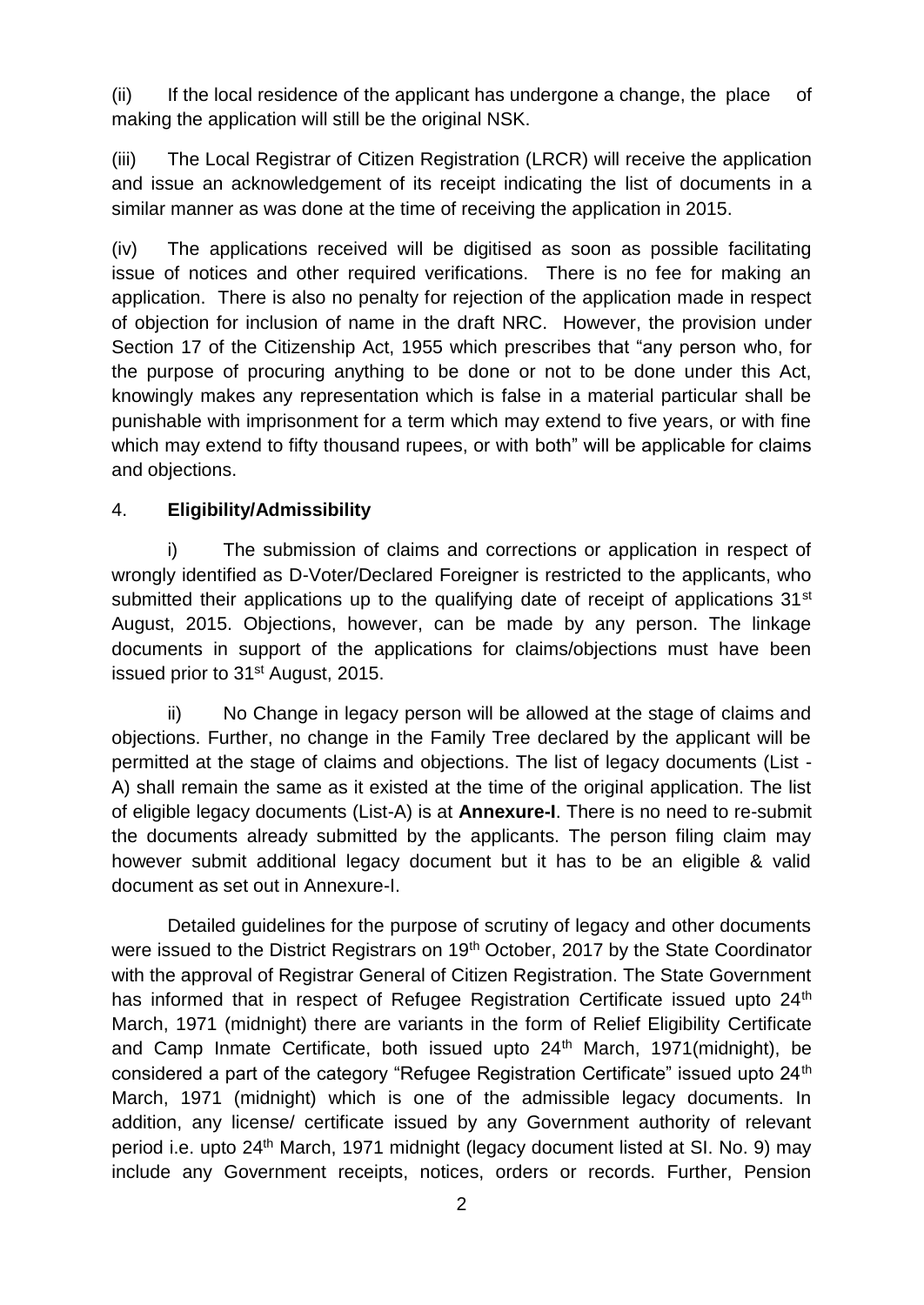Payment Order (PPO) showing employment/ service in Government before 1971 may be accepted as part of legacy document listed at Sl. No. 10 even if it is issued subsequent to 1971. These documents will be considered during examination of claims, subject to verification at the time of hearing.

iii) In respect of linkage, it has been prescribed that the document should be legally admissible. No specific documents have been prescribed but these need to be part of official records to enable scrutiny of application as per clause 3 (1) of the Citizenship Rules, 2003. The documents in respect of linkage (List-B) which are not considered credible and their admissibility as official records does not exist will be spelt out in a greater detail for the purpose of illustration. The Gaonburah Certificates, the Private school/college certificates, Birth Certificate issued by authorities other than prescribed authorities of the State Government and contemporary affidavits issued for the purpose of NRC only, are not official records for establishing linkage. Gaon Panchayat Secretary/ Circle Officer/ Lot Mandol Certificate for males and unmarried women are not official records. In cases where persons have relied on above mentioned documents, adequate opportunity will be given to the applicant for adducing evidence through oral evidence permissible at the time of hearing. Further, birth certificate with delayed registration beyond one year, immunisation records, ration cards will be subject to rigorous scrutiny and only on their veracity, may be considered. The refugee registration certificate/citizenship certificate/relief eligibility certificate/camp inmate certificate will be verified with the originals for admissibility. The persons filing claims can submit additional documents of linkage and alternative documents in this regard, but their eligibility will be governed as per the existing guidelines.

iv) The Claim Form will require submission of particulars and copies only of additional documents. Documents submitted earlier need not be submitted again nor particulars of such documents are to be mentioned in the Claim Form. The disposal of Claim will, however, be done based on all the documents submitted during Claim and also those submitted upto publication of Complete Draft NRC, including the original Application. The Application Form will also provide for adequate space allowing the Claimant to give a descriptive "Grounds for Claim".

v) The guidelines issued by the State Coordinator regarding the documents dated 19th October, 2017 **(Annexure-II)** dated 12th November, 2017 **(Annexure-III)** and the approval given to the State Coordinator regarding stringent verification by the RGI vide letter dated 25th April, 2018 **(Annexure-IV)** on the proposal from the State Coordinator dated 24th April, 2018 **(Annexure-V)** will also be applicable in respect of scrutiny and verification of documents/particulars.

vi) No fresh details of Family Tree will be taken during the filing of claims and objections. The Family Tree declared at the time of verification process/application process will remain valid for the purposes of claims and objections.

3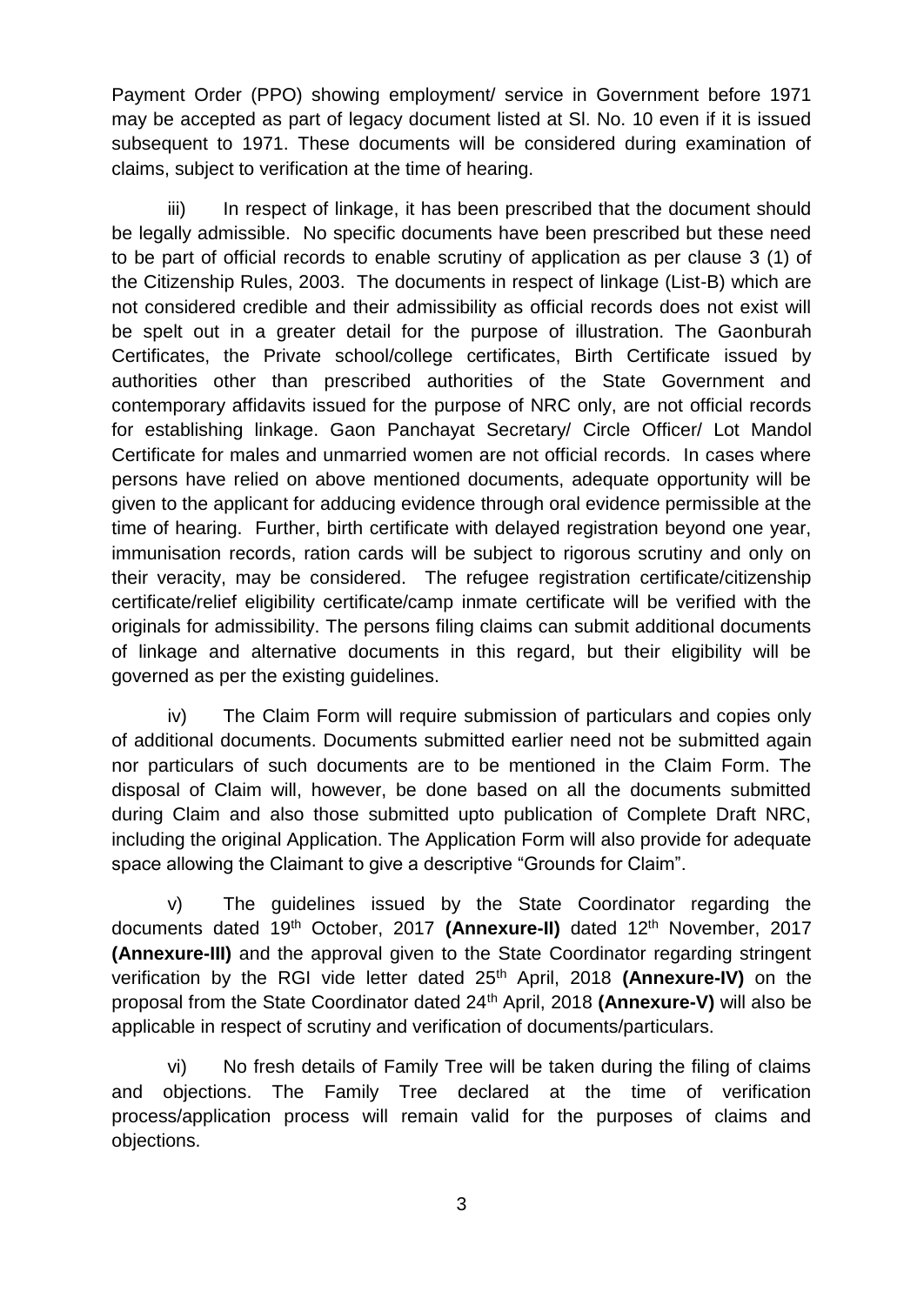vii) Destitute or orphans in respect of whom the applications have been submitted by the institutional homes will not be governed by any requirement of documents and their citizenship status will be ascertained based on alternative evidence, if available, through a Committee consisting of DRCR, Additional Deputy Commissioner In-charge of NRC, CRCR and the District Social Welfare officer.

viii) (a) Hon'ble Supreme Court vide its order dated 21<sup>st</sup> July, 2015 has directed as under:-

"*In so far as clause 3(5) of the Schedule to the Rules is concerned, we clarify that Indian citizens, including their children and descendants, who may have moved to the State of Assam subsequent to 24th March, 1971 would be eligible for inclusion in the NRC on adducing satisfactory proof of residence in any part of the country (outside Assam) as on 24th March, 1971."*

However, it has been observed that in some instances such persons have not been able to provide documents to satisfactorily prove their residence in any part of the country (outside Assam) upto 24th March, 1971. As such, their cases will be dealt with under Rule 4 of the Citizenship (Registration of Citizens and Issue of National Identity Cards) Rules, 2003 and Clause 3(3) of its Schedule, as follows:

(i) Citizens of India who originate from other states in India and who do not have any origin in Specified Territory (Bangladesh) and have moved to State of Assam prior to 24<sup>th</sup> March, 1971 or after, will be included in the NRC if the citizenship of such persons is ascertained beyond reasonable doubt to the satisfaction of the authorities disposing of claims and objections.

(ii) Cases of all such persons whether ordered for inclusion by the authority (disposing claims and objections) or for exclusion, will be examined first by the CRCR (Circle Registrar of Citizens Registration) and then by the DRCR (District Registrar of Citizens Registration). The final decision of inclusion or exclusion will be taken by the DRCR, who will record a speaking order issued under his seal and signature.

(b) The authorities examining the claim and the DRCR will exercise great caution to ensure that no illegal person's name is included taking recourse to the above provisions.

ix) Claims where only children (14 years or below) have been left out from the draft NRC while their parents have been included will be segregated and preclaim verification undertaken by CRCR to ascertain the shortcoming in linkage documents or any inconsistencies thereof. The concerned DRCR will cause specific hearings for the composite family in respect of these minor children and oral/written evidences from parents will be admissible. This special consideration is required as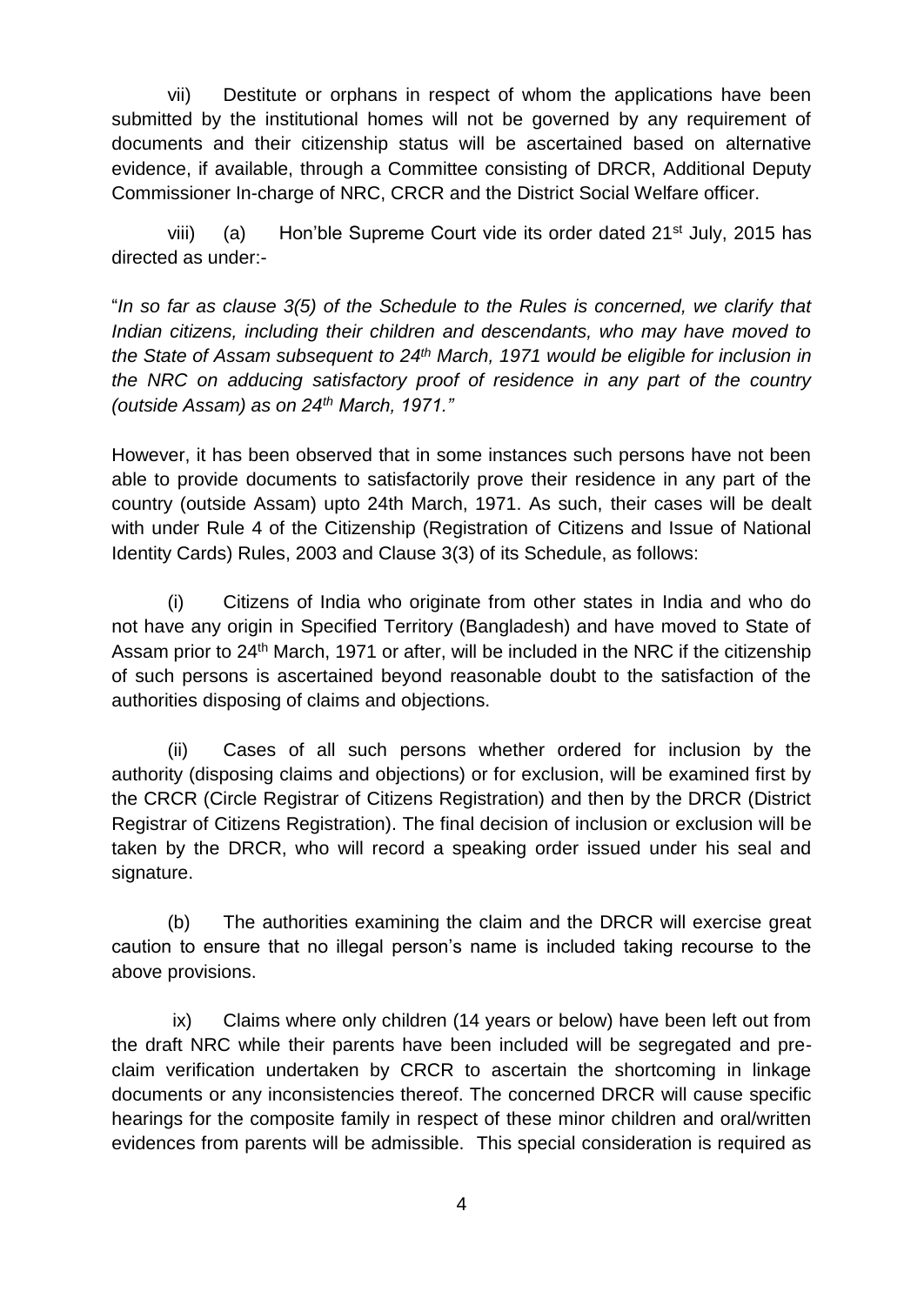adequate documentary evidence may not be available for children less than 14 years of age.

x) Claims where only married women are involved and have no linkage document other than Gaon Panchayat Secretary Certificate issued prior to August 2015 will be examined separately in accordance with the guidelines issued in its compliance to Hon'ble Supreme Court orders on the verification of Gaon Panchayat Secretary Certificate for married women. It is to be ensured that the concerned officers follow the Guidelines scrupulously by way of better capacity building and also providing adequate time for each hearing.

xi) Any Person can make an objection for inclusion of name in draft NRC giving grounds for objection in the form specified and file documents, if any, in support of his objection. There is no restriction on the person for filing any number of objections. There is also no requirement of his being a local resident of NSK. However, any objection concerning inclusion shall only be filed at the NSK where the list of inclusion of the concerned person objected upon has been published. The Local Registrar of Citizen Registration will issue notices to all concerned and authorities undertaking hearing have to give reasonable opportunity to the objector and concerned persons against whom objection has been made. The authorities will examine all records, documents and evidences (including oral evidence) made before it and dispose of the objection by way of a speaking order.

#### 5. **Issue of Notices**

The Local Registrar of Citizen Registration (LRCR) will issue notices to concerned persons in respect of hearings to be undertaken by the authorities disposing off claims and objections, correction or application in respect of Dvoters/declared foreigners or their descendants. The notice will also be served to the person against whom the objection has been raised along with the grounds stated in the objection. The notices will be served at the place of local residence of the applicants as mentioned in the application. The LRCR will ensure that the applicant is served the notice at least 15 days prior to the date of hearing. If the notice is received late, an alternative date of hearing will be fixed and fresh notice with 15 days time from its receipt will be ensured by LRCR. The notice for hearing will also be given to any official/authority whose evidence may be necessary in respect of documents or particulars. The online facility of tracking notice will also be made available by the State Coordinator from the central data base.

#### 6. **Level of disposal of claims and objections**

The applications received under clause 2 of the Schedule appended to Rule 4A of the Citizenship Rules, 2003 have been verified and scrutinised and decision for their inclusion in draft NRC has been taken at the level of the Local Registrar of Citizen Registration (LRCR). In case of any doubt in particulars/or the parental linkage, the investigation by District Magistrate through his authorised officers has also been caused whereafter the decision in such cases have been taken. In order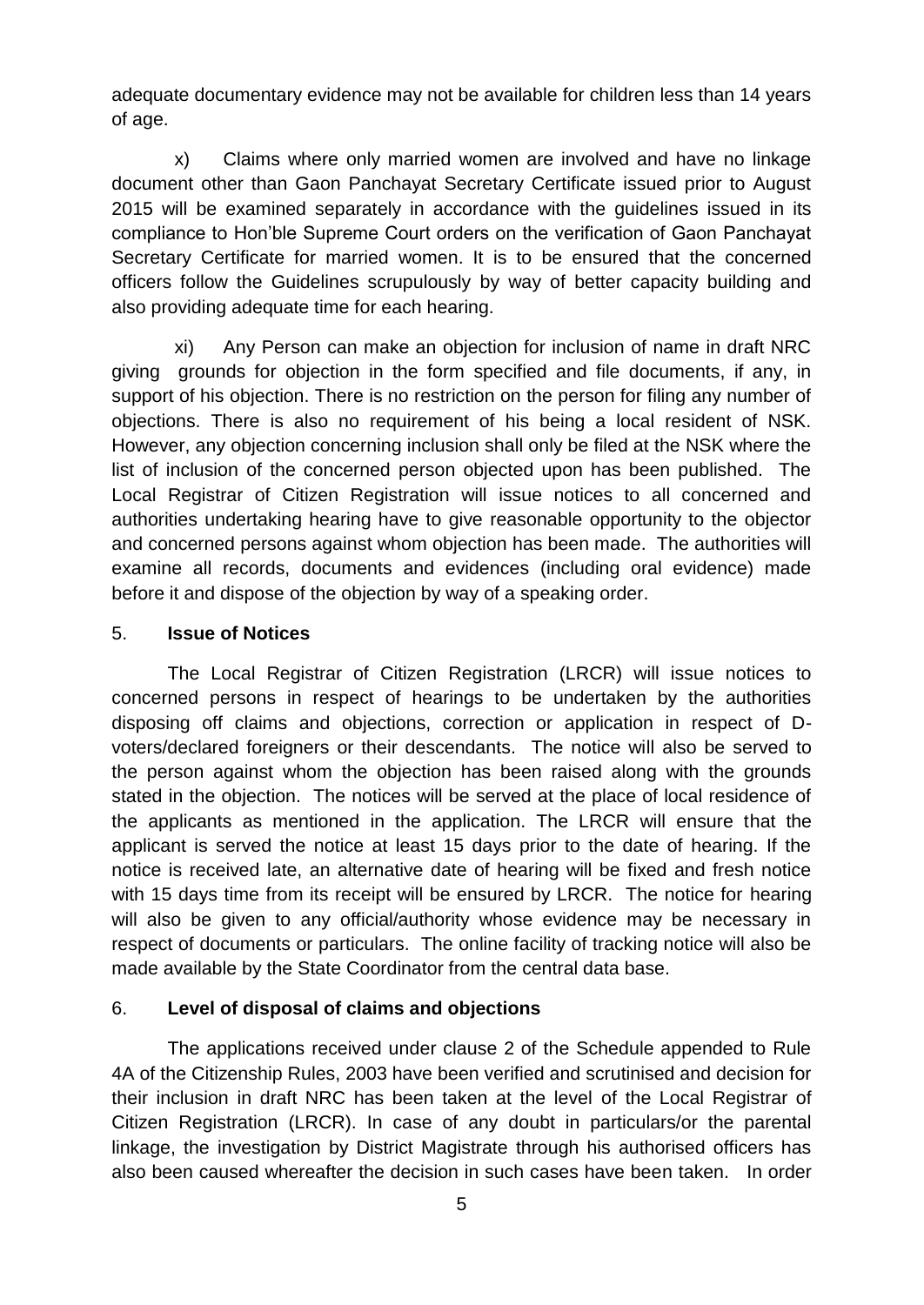to ensure fairness and objectivity, it is considered necessary that the officers who have decided the application at the stage of draft NRC (LRCR) are not the decision making authority at the stage of disposal of claims and objections. The disposal of claims and objections will require proper understanding of the procedures and the ability to assess various evidences placed on record or made during the course of hearing. It has been decided that the hearing and disposal will be undertaken by Class-1 level officers of the State Government who have some knowledge and experience of handling the process of enquiry/investigations. These officers will function as authorised officers of the District Magistrate (District Registrar of Citizens Registration). The following category of officers posted in districts and sub-districts will be considered for working as authorised officers of District Magistrate (DM) for disposal of claims and objections:-

- a) The Assam Civil Services Officers who also functions as Executive Magistrates.
- b) Class-1 Officers of the Forest Department
- c) Block Development Officer and Class-1 Officers of Panchayat Department.
- d) Other Class-1 Officers of various departments who have some expertise in carrying out enquiries and verifications.

The State Government will make all efforts to mobilise the maximum possible number of such officers to complete the process of disposal of claims and objections as expeditiously as possible. The State Government will make available 1500 to 2500 Class-1 officers to perform the functions as authorised officers of District Magistrate. The district-wise distribution will be worked out by the State Government in consultation with the State Coordinator. Their capacity building and training will be necessary for conducting the hearings and disposal of claims and objections. The requirement of Class-1 officers will depend upon the numbers of Claims and Objections actually filed. Whereas it can be expected that all 40 lakhs persons (approximately 16.2 lakhs families) may file Claims, it is not possible to anticipate the numbers of Objections which are likely to be filed. The District Magistrates will ensure close supervision and will be overall responsible for the disposal of all Claims and Objections in their districts. For this purpose, they will also undertake necessary Quality Checks of at least 10% of the cases. Senior State Government officers will be appointed as Observers to oversee the process of claims and objections disposal in the district. The IAS officers and senior Assam Civil Services officers serving in the State Government will be allotted districts in this regard and will report to the State Coordinator, NRC.

As per Order of the Hon'ble Supreme Court passed on 1<sup>st</sup> November, 2018, the State Coordinator will devise system of vigorous verification including additional layers of verification to ensure that only and only eligible persons are included in the final NRC. All documents must be subjected to a thorough process of verification and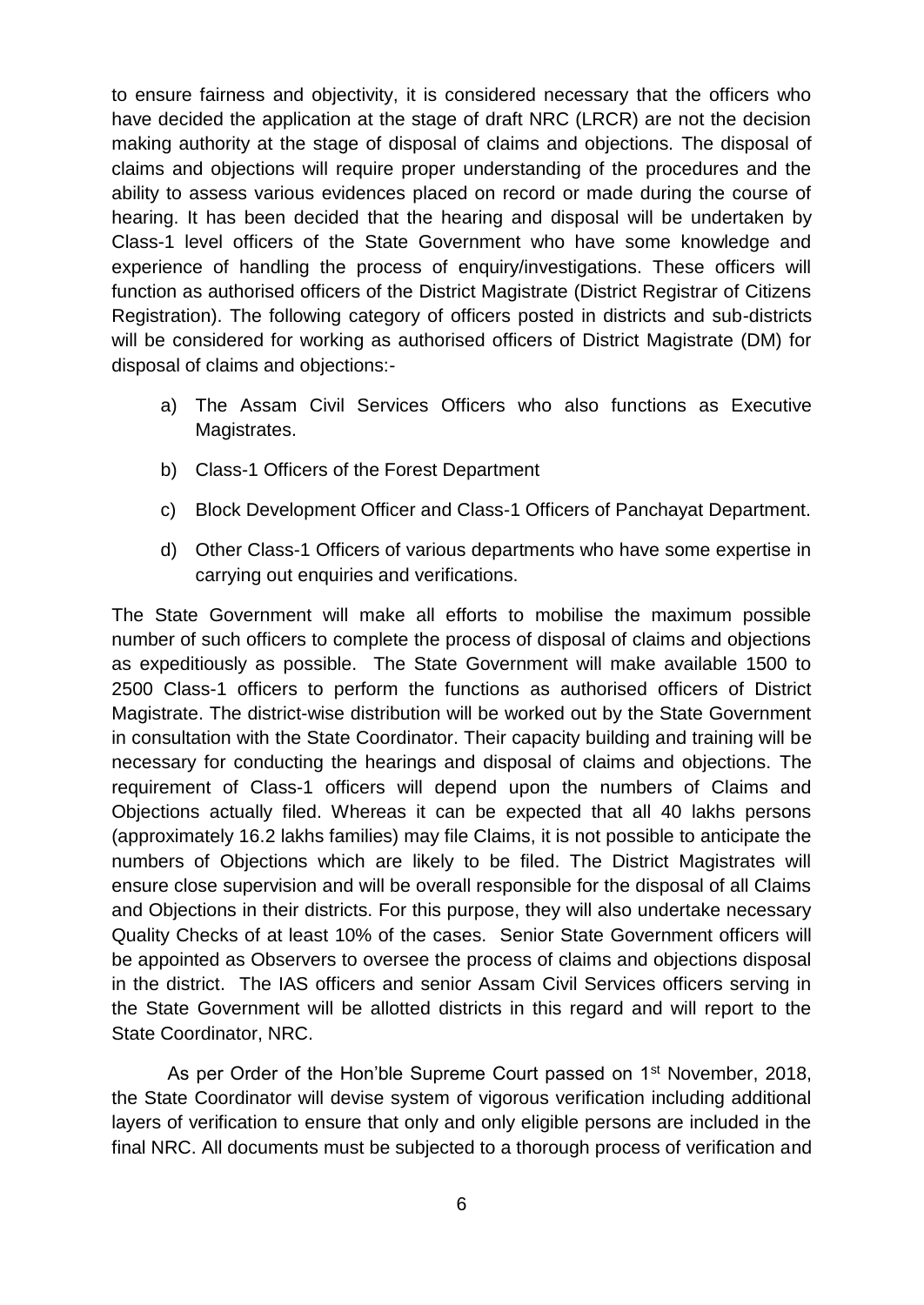would be accepted only after due and complete satisfaction of the genuineness of the same. Based on the above, additional guidelines shall be issued subsequently.

# 7. **Holding of Hearings**

Disposal of all Claims and Objections will be done through holding of hearings wherein Claimant/ Objector will be asked to attend. Venue of hearing will be a suitable place easily accessible to claimant or person objected upon belongs, keeping in mind security and logistics. Claimants will be required to bring evidence they wish to adduce in the hearings to substantiate their claim. They would also bring with them such other persons, whose oral evidence is admissible, to testify for them. For the purpose of establishing the linkage, oral evidence may be recorded of such persons who are blood relatives, namely siblings, close relatives or Government functionaries who can certify the linkage. Other family members accompanying the applicant may provide assistance during the course of the hearing. NRC authorities will also issue notices to all users of their Legacy Data to appear in these hearings. Notices will be generated centrally and will be delivered through the NSK. 5 hearings (one for each family) per day by each authorised officer of DM will be held. The hearings will be categorised as under:

- a) Cases of applicants who originate from other States in India [Para 4(VIII) cases.]
- b) Cases where only children (less than 14 years) have been left out. In this case, the numbers of hearings to be held per day may be higher – 8 families per day.
- c) Cases where only married women have been left out.
- d) Cases involving persons appearing in 1951 NRC or any of the Electoral Rolls upto 24<sup>th</sup> March, 1971 (Midnight).
- e) Cases involving submissions of any List A document other than persons appearing in 1951 NRC or any of the Electoral Rolls upto 24<sup>th</sup> March, 1971 (Midnight).
- f) Other Cases

The hearings will record the particulars and statements of witnesses and after due examination of all records and evidences a speaking order will be given by the authorised officer of DM. Necessary quality checks will be undertaken by the Circle Registration Officers and cases requiring further attention will be referred to DRCRs who will attend to the cases personally. The hearing venues will have all the relevant data i.e. PDFs of Application Forms, documents, Manual Family Tree of the Claimant and all other users of that Legacy Data, PDFs of records of Family Tree and Special Verification, as applicable. Proper logistic arrangements at the venues for public as well officers undertaking the hearings will be made. If the matter of Claim / Objection is not disposed off in one hearing, more number of hearings will be scheduled. For subsequent hearings, the Disposing Officer will issue the Notices manually. Such notices will be handed over to the persons appearing at the hearing itself. For those